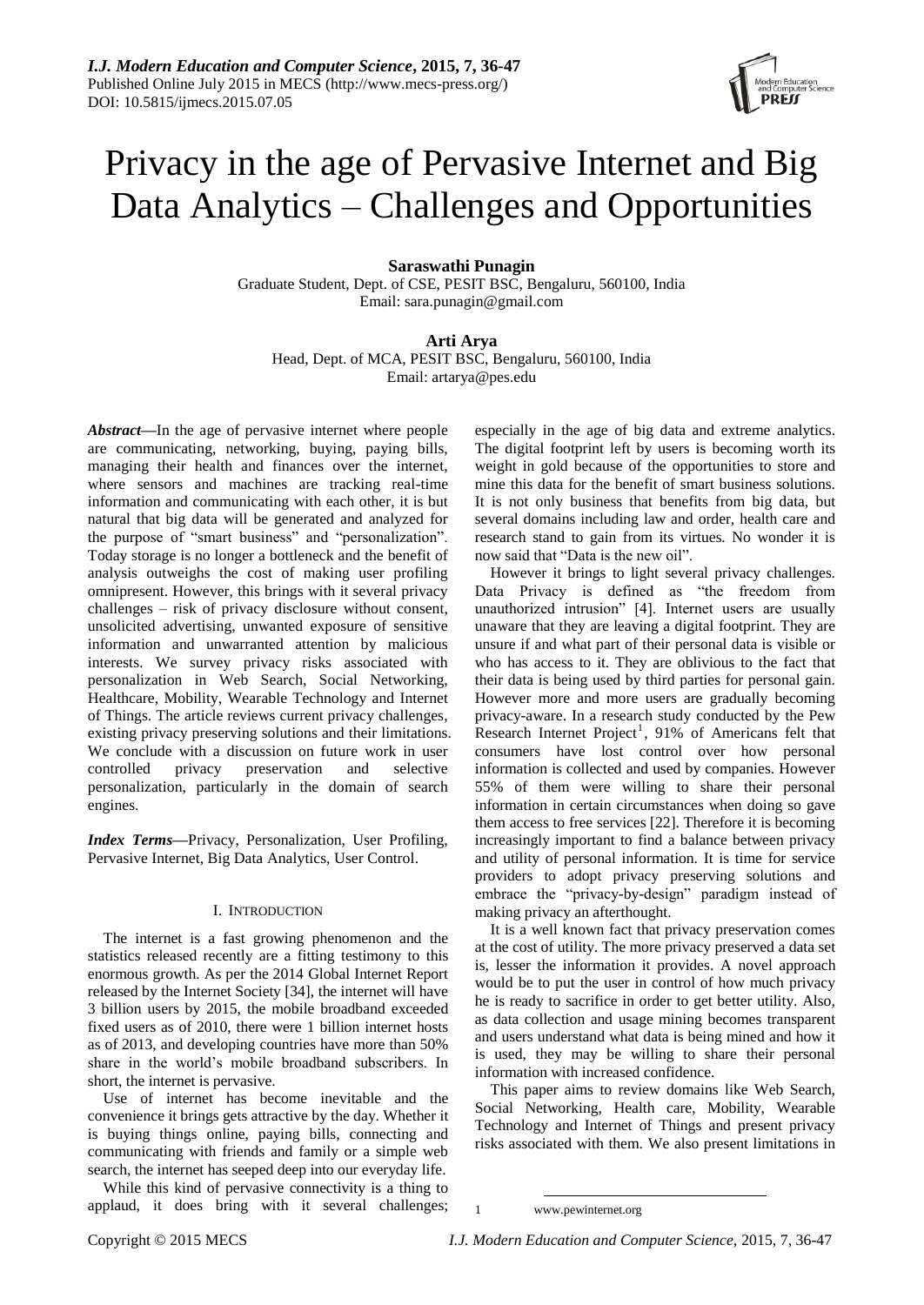the current literature thereby listing open problems that need attention.

## II. RELATED WORK

Weber [48] surveyed the security and privacy challenges related to Internet of Things where solutions that address the privacy and security issues of IoT architecture and IoT data were studied. The study also suggested establishment of a legal framework that is flexible and takes into account the underlying technology and principles. Charu et al. [1] discussed IoT from a data analytics perspective and suggested various privacy preserving solutions for mining and managing IoT data. Zhang et al. [49] surveyed privacy and security challenges with respect to online social networks and addressed the utility vs. privacy preservation conflict and suggested opportunities to resolve these conflicts. Fung et al. in [50] discuss how Privacy Preserving Data Publishing (PPDP) is a unique problem and address privacy challenges in data publishing while summarizing different approaches to PPDP. Eran, Wang and Cranor [51] examine the privacy vs. personalization issues in various personalization based systems like social, behaviour and location based profiling.

All of the above work focused on privacy risks associated with specific domains where they weighed risks and discussed existing solutions to specific areas. There is no work which provides a holistic view of privacy risks and remedies in the age of extensive use of internet, collection of big data and state of the art analytics spanning all domains. Our survey attempts to fill this gap by surveying privacy/personalization challenges and opportunities across various domains like Web Search, Social Networking, Healthcare, Mobility, Wearable Technology and Internet of Things.

#### III. BIG DATA – CHALLENGES AND OPPORTUNITIES

Data is generated from online transactions, social network interactions, machine to machine communication, web searches, health management, financial management and even entertainment [39]. Data is also no longer in a structured form but comes in all flavors including unstructured click streams, videos, pictures etc. Data is generated at great speed and in high volumes. Storing or transmitting such huge volumes of data is no longer a challenge with the advent of technological advancements in storage and networking. Analyzing such heaps of data in record times is also not a challenge any more because of the availability of newer algorithms and big data analytical framework. This is the world of big data analytics which brings with it several benefits as well as concerns.

#### *A. Big data – Opportunities*

*1. Healthcare:* Big data presents a lot of analytical and data mining opportunities in the healthcare domain. The discovery of inconceivable side effects by drug interactions is one such example. It was discovered through big data analytics that when Paxil and Pravachol are taken together they increase a patient's blood glucose to diabetic levels. For the one million users who were taking both of these drugs together, this discovery was a boon.[39] Researchers in South Africa discovered a correlation between therapeutic use of Vitamin B and the delay of progression to AIDS and death of HIV positive patients. In a region where therapies for people living with AIDS are expensive this was a critical discovery. [39] A more common example is of Google Flu Trends which makes predictions and locates flu outbreaks based on aggregated search queries. [39]

*2. Mobility:* Mobile devices are always on and are location aware with multiple sensors (cameras, GPS, microphones and Wi-Fi) [39]. This enables collecting of location based data and harvesting of the same for benefits like real-time traffic analysis, crowd handling, law and order and targeted location based marketing.

*3. Smart grid:* This includes sophisticated usage of smart grid data from utility companies to monitor and control electricity use, to predict energy demands, locate outages, and speed up repairs. Consumers also stand to benefit from this kind of analytics because they can manage their usage patterns to lower their consumption and go green.

*4. Retail:* Usage of big data analytics in retail includes and is not limited to real-time stock analysis (every store, every shelf), up selling and cross selling analytics (frequent item sets), targeted marketing, studying customer's in-store behavior to improve the store lay out and personalized recommendations.

*5. Law Enforcement:* Big data analytics has played an important role in law enforcement. Contributions include fraud detection and prevention, criminal behavior and suspect identification and forensic data analysis to name a few.

#### *B. Big data - Challenges*

*1. Identity and Sensitive attribute disclosure:* Even though data providers anonymize the data before publishing, such data is susceptible to external linkage attacks where an adversary is able to link publicly available data to the anonymized data and determine the identity of records. Narayan and Shmatikov demonstrated this in [27], when they de-anonymized Netflix's anonymized data set by linking it with user profile data from IMDB. Similarly Latanya Sweeny[36] was able to deanonymize a Massachusetts hospital's anonymized health records by linking the data set with publicly available voting list and determine the governor of Massachusetts' health problem (sensitive attribute disclosure).

*2. Automated Recommendations:* Big data analytics attempts to profile a user's worth by their click history, web searches, shopping habits and social interactions. A user is provided with recommendations that he may not agree with or necessarily be in need of. Recommendations at the least can be irritating. However they can result in a privacy breach if such recommendations were revealed on a user's social site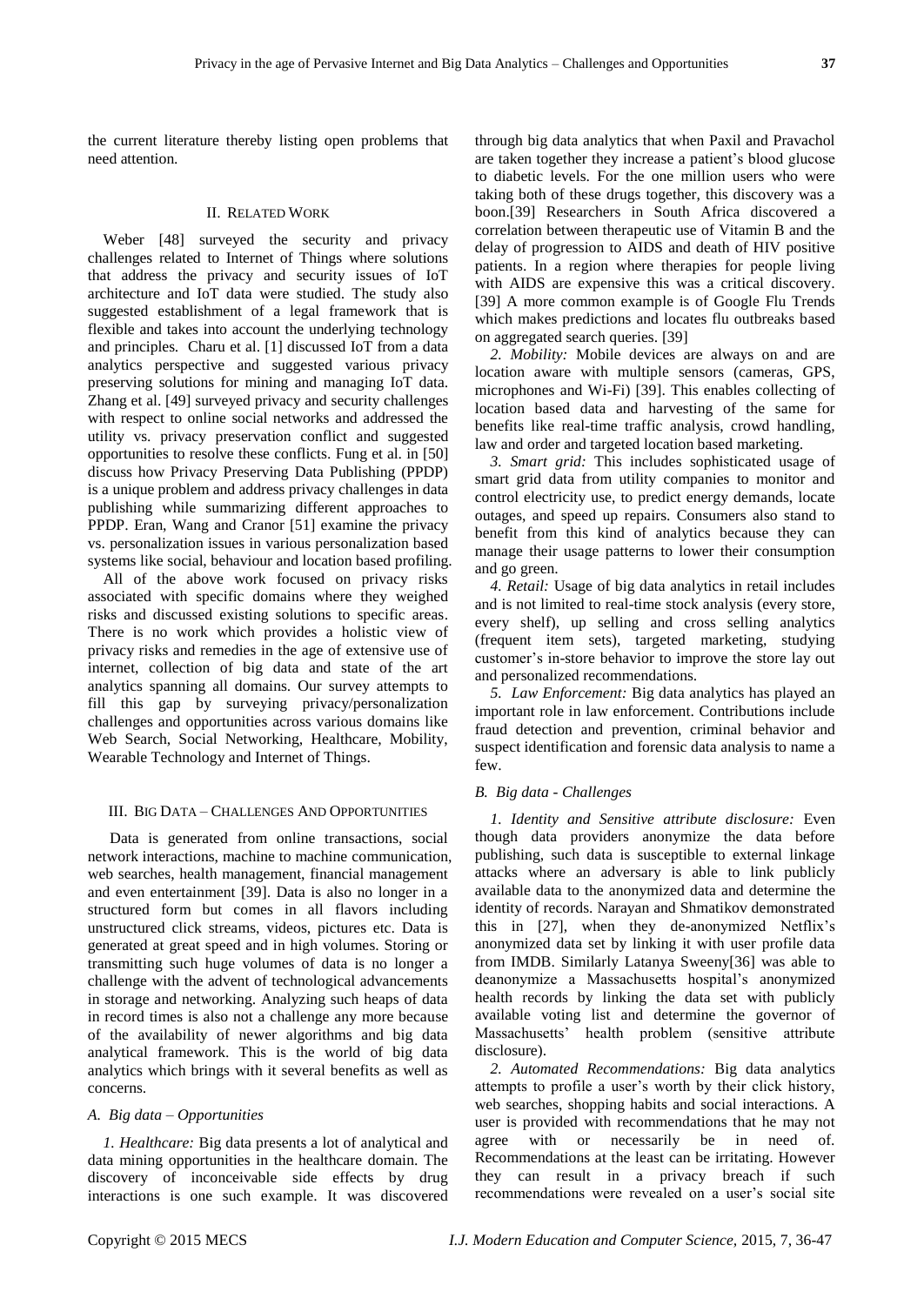without the user's consent. Profiling also facilitates differential pricing and search discrimination on ecommerce websites which is controversial. Differential pricing or price discrimination, as defined by Mikians et al. in [26], is the ability of an ecommerce website to price a product on a per customer basis - using attributes of a user drawn from his user profile. The authors in [26] also suggest the existence of search discrimination, which is to steer a user to an appropriately priced set of products based on his profile attributes.

*3. Predictive Analysis:* While predictive analysis is invaluable when it comes to detecting and preventing crime or an epidemic, it can get out of hand if the same is applied to individual purchase habits. An infamous example is the New York Times story about retail giant Target's "Pregnancy Prediction Score" based on a woman's purchase habits. Duhigg in [8] sheds light on how Target identified about 25 products which when bought by their female customers according to a particular pattern, enabled Target to assign such shoppers a pregnancy prediction score. Most importantly it enabled them to estimate a due date, so Target could send them coupons timed to specific stages of pregnancy.

# IV. GENERAL PRIVACY MEASURES

Before we delve into privacy it is important to understand the definitions of some of the privacy measures and the context in which they are used. Kifer et al. in [21] indicate that in privacy domain, a user is said to have the following three attributes:

- Identifiers: Attributes that uniquely identify a person. Example: social security number, user ID etc.
- Quasi-identifiers: A collection of attributes that is capable of identifying a person uniquely. Example: age, date of birth and zip code.
- Sensitive attributes: Attributes which the user intends to keep as private. Example: Sexual orientation, Disease information etc.

| User<br>ID                            | Name    | Ethnicity           | Date of<br><b>Birth</b>                | Gender | Zip<br>Code | Health<br>Condition                 |
|---------------------------------------|---------|---------------------|----------------------------------------|--------|-------------|-------------------------------------|
| 111                                   | Alicia  | Caucasian           | 09/27/1964                             | Female | 19020       | Incontinence                        |
| 222                                   | Bob     | Caucasian           | 03/18/1963                             | Male   | 19022       | Incontinence                        |
| 333                                   | Charlie | African<br>American | 04/18/1964                             | Male   | 19022       | Incontinence                        |
| 444                                   | Emma    | African<br>American | 09/30/1964                             | Female | 19022       | <b>STD</b>                          |
| 555                                   | Kevin   | Asian               | 05/14/1961                             | Male   | 19022       | Incontinence                        |
| 666                                   | Fang    | Asian               | 09/15/1964                             | Female | 19025       | <b>STD</b>                          |
| <b>Identifiers</b><br>(Suppress them) |         |                     | Quasi-identifiers<br>(Generalize them) |        |             | Sensitive<br>Attribute<br>(Private) |

Table 1. Data before Generalization and Compression

One easy way of preserving privacy is to blend with the crowd. In the data or information context this means generalizing or anonymizing the data so as to not let one user's record stand out. Generalization involves recoding an attribute value so it is no longer specific while Suppression refers to hiding an attribute value or not releasing it at all. Following are four approaches that have often been used to achieve generalization and suppression.

#### *A. k-anonymity*

As indicated by Sweeny in [36] a released data set is *k* anonymous if, within the data set, a record is indistinguishable with at least *k*-1 other records. *k*anonymity ensures that even with external linkage attacks, each released record will relate to at least *k*-1 records and therefore provide no useful information to the attacker. Table 1 is the original data set while Table 2 represents the anonymized data set satisfying 3-anonymity.

Table 2. K-anonymized Data Set (k=3)

| User ID<br>Name<br>Ethnicity                                             | Date of Birth  | Gender | Zip<br>Code                         | Health<br>Condition | Class          |
|--------------------------------------------------------------------------|----------------|--------|-------------------------------------|---------------------|----------------|
|                                                                          | $09$ /**/1964  | Female | 1902*                               | Incontinence        | C <sub>2</sub> |
|                                                                          | $**/**/196*$   | Male   | 19022                               | Incontinence        | C <sub>1</sub> |
|                                                                          | $***$ /**/196* | Male   | 19022                               | Incontinence        | C1             |
| Suppressed                                                               | $09$ /**/1964  | Female | 1902*                               | <b>STD</b>          | C <sub>2</sub> |
|                                                                          | $**/**/196*$   | Male   | 19022                               | Incontinence        | C1             |
|                                                                          | 09/**/1964     | Female | 1902*                               | <b>STD</b>          | C <sub>2</sub> |
| <b>Identifiers</b><br>Quasi-identifiers<br>(Generalized)<br>(Suppressed) |                |        | Sensitive<br>Attribute<br>(Private) |                     |                |

*Limitations of k-anonymity:* There is a trade-off between data utility and privacy. A high value of *k* ensures better privacy preservation but reduces data utility. As indicated by Kifer et al. in [21], solutions with only *k*anonymity are susceptible to sensitive attribute disclosure. For example, for the data set in Table 2, for an adversary knowing that Kevin is a male born in the 1960s is enough to determine that Kevin suffers from Incontinence. This is because there is no diversity in the sensitive attributes of the *k*-anonymized equivalence class C1. This brings us to the next measure in privacy preservation called *l*-diversity.

# *B. L -diversity*

*L-diversity* as proposed by Kifer et al. in [21] ensures that the sensitive attributes in each equivalence class are diverse. A set of records in an equivalence class C is *l*diverse if it contains at least  $l$  "well represented" values for each sensitive attribute. For example: For equivalence class C2, in Table 2, sensitive attribute of health condition is represented by (*l*=2) diverse values, namely, Incontinence and STD. So this class is 2-diverse.

*Limitations of l-diversity:* Li et al. discuss the limitations of *l*-diversity in [20]. For example, considering all six records in Table 2, we see that 2 out of 6 records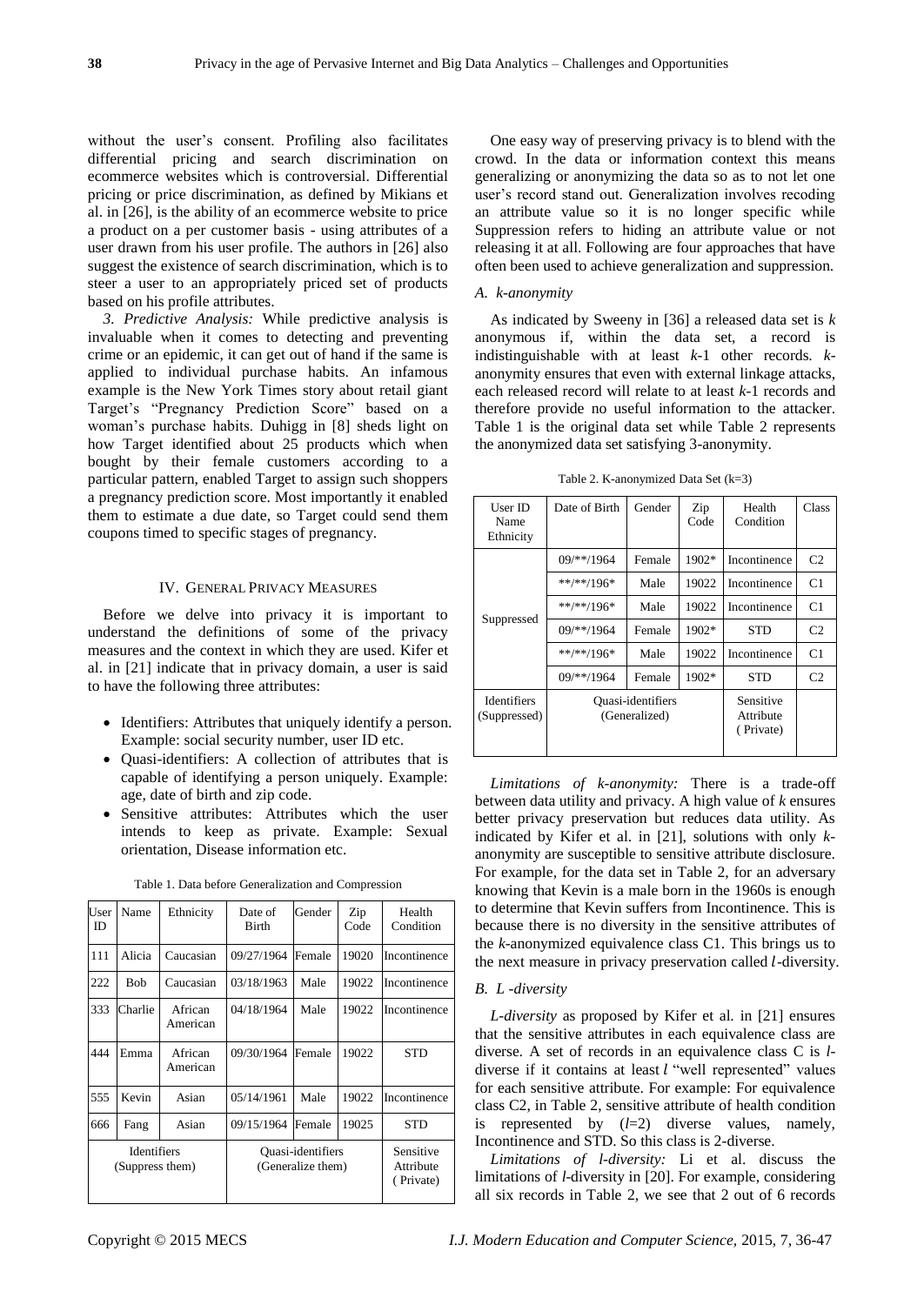i.e. 33.33% of them have the sensitive attribute value of STD. Now if we look at equivalence class C2 alone, 2 out of 3 records have the value of STD making it 66.67%. So the belief that an individual has STD increases in class C2. Therefore data sets where the distribution of a sensitive attribute in a particular class is very different from its distribution in the overall data set are susceptible to skewness attacks. This brings us to another privacy measure called *t*-closeness.

# *C. T-closeness*

*T-closeness* as proposed by Li et al. in [20] considers the distance between the sensitive attribute distribution in each class, to its overall distribution. By definition, a set of records in an equivalence class C is *t*-close, if the distance between the distribution of a sensitive attribute A, in C, and its overall distribution in the record set is not greater than a threshold value of *t*.

When a record set is *t*-close, an adversary can learn very little individual-specific information irrespective of the amount of background knowledge he possesses about the record set. *t*-closeness resists the following attacks:

- *Skewness attack:* Since the within-group distribution of confidential attributes is the same as the distribution of those attributes for the entire data set, no skewness attack can occur.
- *Similarity attack:* Again, since the within-group distribution of confidential attributes mimics the distribution of those attributes over the entire data set, no semantic similarity can occur within a group that does not occur in the entire data set.

*Limitations of t-closeness:* Domingo-Ferrer et al. in [7] argue that while [20] discusses several ways to check *t*closeness, it does not provide any computational procedure to ensure *t*-closeness is enforced. Domingo-Ferrer et al. in [7] also argue that enforcing *t*-closeness severely limits the amount of useful information that is released.

#### *D. Differential privacy*

Differential privacy is popular in mining of tabular data. As illustrated in Figure 1, it is an approach that adds randomness to statistical queries. Dwork in [9] suggests that the risk to someone's privacy should not increase as a result of participating in a statistical database. Task and Clifton in [37] suggest that "Differential privacy uses noise to obscure an individual's contribution to aggregate results and offers a strong mathematical guarantee that the individual's presence in the data set is hidden." By definition in [9], a randomized function K satisfies  $\varepsilon$  differential privacy, if for all data sets D1 and D2, differing in at most one element, and any subset S of possible outcomes in Range (K),

$$
P(K(D1) \in S) \le \exp(\epsilon) \times P(K(D2) \in S) \tag{1}
$$



Fig.1. Differential Privacy

*1. Achieving*  $\epsilon$  *-differential privacy:*  $\epsilon$  -differential privacy is achieved by adding a random noise to the query results. Example: Let  $\overline{K}$  be a count function = "Count the number of people older than 60." For data set of size = n people, Range  $(K) = \{1, 2, 3, \ldots, n\}.$ Sensitivity of K, i.e.  $K = 1$  for any D1 and D2 differing in one element. The noise added to the query is related to the sensitivity of the query. Sensitivity is defined as:

$$
\Delta K = ||K(D1) - K(D2)|| \tag{2}
$$

*2. Limitations of differential privacy:* Yang et al. in [45], list limitations of Differential Privacy as:

- The physical meaning of  $\epsilon$  is not clear to real users making it hard for users to select the appropriate ε value to maximize the utility of the results provided by differential privacy mechanism.
- Most existing studies focus on querying static databases. Handling differential privacy protocols for arbitrarily updated databases is difficult and needs to be explored further.
- Current differential privacy techniques assume a central database with a single owner. It will be interesting to see how differential privacy fairs in distributed and multi-owner environment.
- Existing studies on differential privacy assume a simple data model (statistics single or multidimensional numerical spaces). Mechanisms to extend differential privacy to more complicated data domains (graphs or strings) or complex query plans (recursive SQL queries) need to be explored.

#### V. DOMAIN LEVEL RISKS AND REMEDIES

#### *A. Web search engines*

Online search engines are tools that help users find information. These search engines use the information provided by users, in terms of their search history to build their "user profiles". Rich user profiles enable the search engines to provide better personalized search results.

However, this puts the user's privacy at risk. Apart from the risk of exposing one's identity, there is the added disadvantage of being subjected to unsolicited advertising and unwanted disclosure of sensitive information. Rich user profiles contain a lot of personally identifiable information, which can attract unwarranted malicious interests.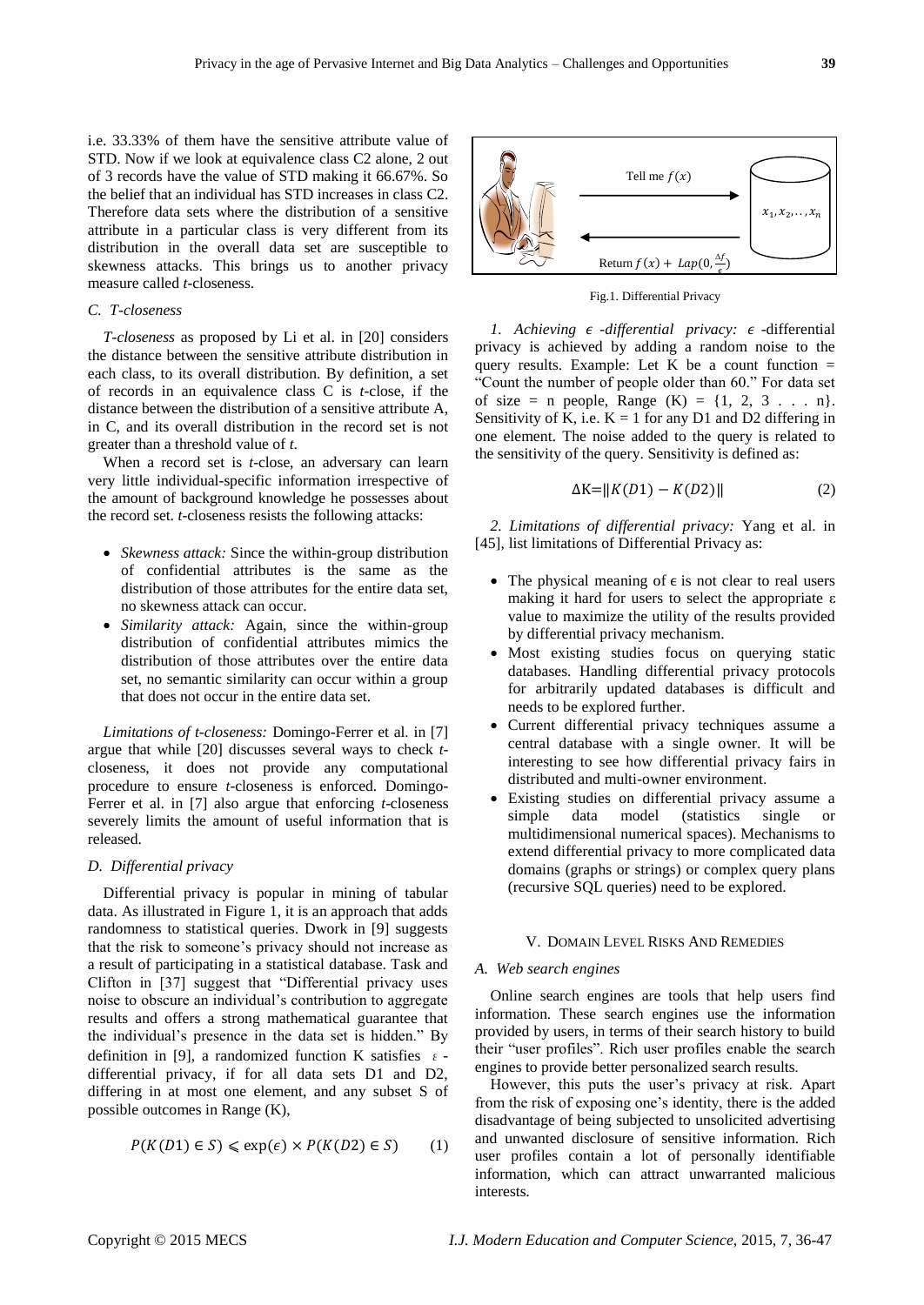A search engine is only as successful as the number of useful search results it provides. Search engines and recommendation systems benefit from users who make personal information available, thereby providing tailormade search results and/or recommendations. However a user risks his/her privacy to gain personalized recommendations.

Sanchez et al. in [33], propose a mechanism where users are in control of the amount of private information they reveal vs. the degree of richness their user profiles retain. Their solution obfuscates the original query by adding "k" number of fake queries to the original query and then submitting the entire set to the Web Search Engines (WSE). However unlike solutions like TrackMeNot which generate "k" random queries, their solution generates "k" queries that are semantically related to the original query. The semantic distance ensures that the fake queries do not deviate far away from the interests of the user thereby ensuring the user profiles are still meaningful. Users control the number of fake queries added as well as the amount of semantic distance between the original and fake queries.

The contributions of Sanchez et al. include the proposal of a new scheme to generate distorted queries from a semantic point of view, thereby preserving utility of user profiles. Their work also supported complex queries and provided a tradeoff between Utility and Privacy addressed via configurable parameters.

While the contributions of their work towards providing users with control over their privacy preservation and personalization are exciting, the performance impact is not studied in detail. The solution makes use of knowledge bases like WordNet and Open Data Project (ODP) to extract query topics and concepts that are at a given semantic distance from the query topic. This is an important step in their obfuscation technique. While the average time taken for a query found in WordNet is 30 ms, it is 1500 ms for one not found in WordNet and found in ODP in the second iteration. Also, the approach obfuscates the search queries, but the submission of these queries to search engine is not linked to a particular protocol.

Viejo et al. in [42] propose profiling users locally based on their social network account usage instead of their web search history. They then use the local profile as a base to obfuscate the user's search queries. By not using a user's web search history to create a user profile, this approach forces search engines to focus on a user's "macro" interests instead of their fine-grained "micro" interests.

However local profiles built thus are static and may not represent a user's true interests over time. Also, query obfuscation in this approach, is based on a high-level characterization of user's interests and ignores the semantic preservation of the original query.

Hassan et al. in [12] discuss the ongoing European Union funded  $EEXCESS<sup>2</sup>$  project as an example of providing improved user recommendations by making use of intensive user profiling techniques. One of the major

challenges is that the EEXCESS architecture is based on a federated recommender system in which future partners may join. The trustworthiness and the intent of these partners are not necessarily known. The information collected and disclosed to recommenders may not, in itself, be sensitive; however, cross-referencing it with external big data sources and analyzing it through big data techniques may create breaches in user privacy. Since, untrustworthy partners may have access to such big data sources and analysis techniques that privacy becomes a clear challenge. The EEXCESS project addresses the challenges of guaranteeing privacy, based on flexible privacy policies and evaluating the trust and reputation of a recommender.

Although EEXCESS project proposes a novel usercontrolled approach to privacy preserving searches that ensure rich recommendations as results, it requires a complete architectural change to how web searches are done.

### *B. Social Networking*

In the context of this paper we refer to sites such as Facebook, Linked in, Flicker etc., as social networks. These are sites where users can befriend other entities and be linked to and interact with them, tag them, discuss and present opinions/preferences/reviews.

As of June 2014, on an average 829 million users were active on Facebook per day. Monthly active user counts go up to 1.07 billion [29]. Social networking sites have proliferated into our lives like never before. While these sites bring indisputable convenience of staying connected, they often bring with them several privacy challenges. Disclosing information on such platforms is usually with consent, but users are often unaware of privacy settings and are not sure if and how their data will be used.

As noted by Zheleva and Getoor in [47] privacy in social networks can be discussed under two scenarios: privacy breaches and data anonymization.

*1. Privacy breach:* To quote Zheleva et al., "Privacy breach occurs when a piece of sensitive information about an individual is disclosed to an adversary, someone whose goal is to compromise privacy." Privacy breach includes the following type of disclosures:

- Identity disclosure: Identity disclosure happens when an adversary is able to map a social network profile to a real world entity.
- Attribute disclosure: Attribute disclosure occurs when an adversary is able to determine the sensitive attribute value. A sensitive attribute is one which the user intended to keep private.
- Social link disclosure: Social link disclosure happens when an adversary learns about a sensitive link between two users (which the users intended to keep private).

Affiliation link disclosure: Affiliation link disclosure happens when an adversary is able to determine if a user belongs to a particular affiliation group. Affiliation link disclosures often lead to attribute, social link and identity

-

<sup>2</sup> eexcess.eu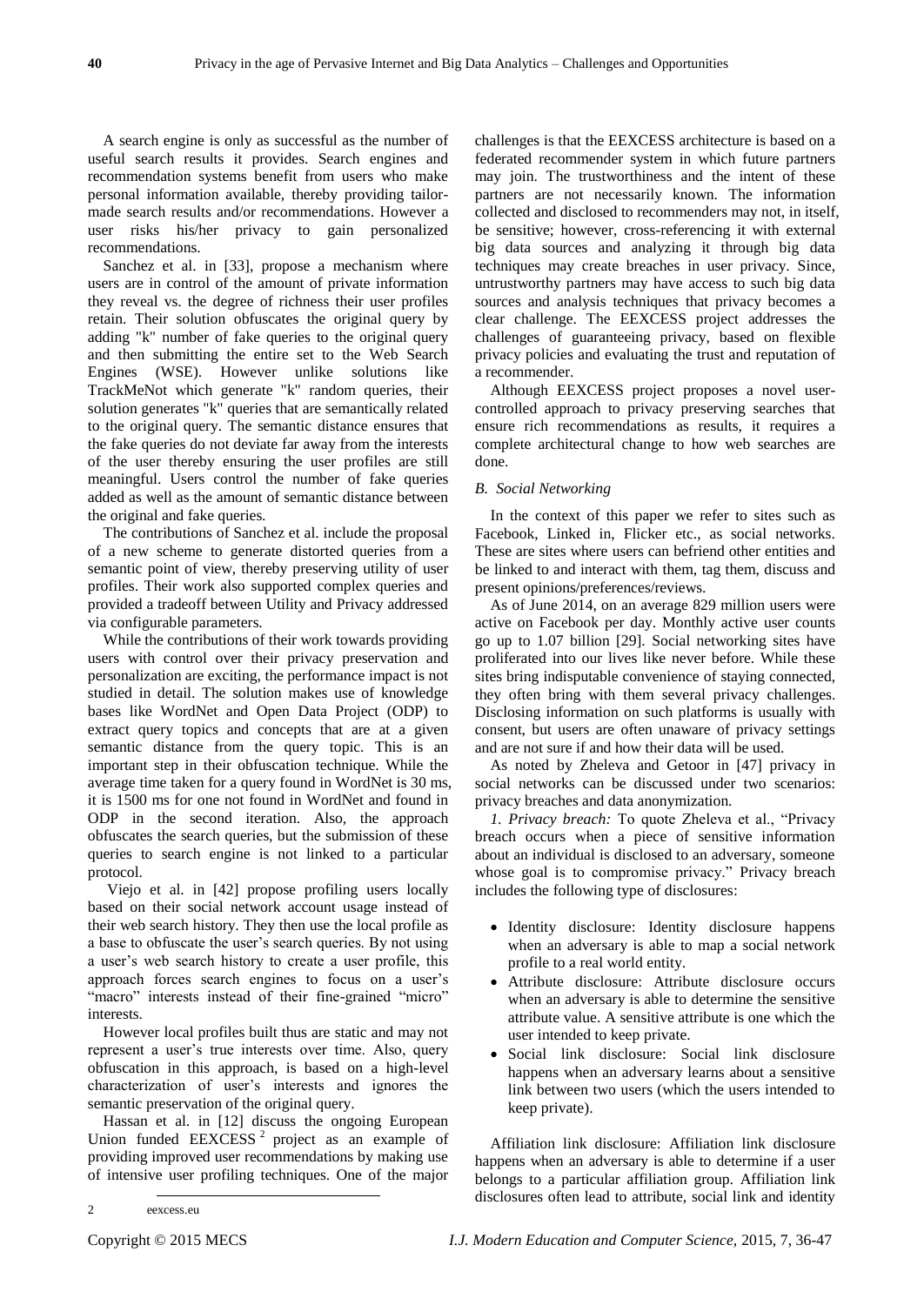disclosures. Therefore it is important to preserve the privacy of a user's affiliations.

*2. Data Anonymization:* This presents a scenario when data provider would want to release data to researchers, keeping in mind user's privacy. Privacy preservation often comes down to how well one can hide in a crowd. In order to accomplish this, the data provider would have to perturb the data by generalization and/or anonymization. Anonymizing social network data presents more challenges than anonymizing tabular data (used in traditional data publishing). This is because in the social network context one has to anonymize the attributes as well as the network structure. Some of the methods discussed by Zheleva et al. in [47] are listed below:

- *Naive Anonymization of network structure:* A naive way of anonymizing a social network structure is to empty the profile of all of its attributes and leave only the link structure. However such a structure is still susceptible to attacks where an adversary remembers the structure of his own network and has created a particular pattern of links to the nodes of interest before the structure is anonymized.
- *K-degree anonymity:* Having background knowledge about the sub-graph structure of "a node of interest" enables an adversary to identify that node in an anonymized network. Here the node's links (or degree) become tools that reveal its identity and should therefore be hidden. *k*-degree anonymity states that each node should have at least *k*-1 other nodes with the same degree, in an anonymized network.
- *K-neighborhood anonymity:* An adversary having background information about a node's 1.5 hop neighborhood can easily identify the node in an anonymized network. To overcome such attacks *k*neighborhood anonymity is used. *k*-neighborhood anonymity states that each node should have a 1.5 hop neighborhood graph that is isomorphic to the 1.5 hop neighborhood graphs of at least *k*-1 other nodes in the anonymized network.
- *K-candidate anonymity:* This is a more general privacy preservation measure which takes care of background attacks regardless of the size of the neighborhood information possessed by the adversary. It states that an anonymized graph satisfies *k*-candidate anonymity if for any structural query Q posed to this network, there is at least a set of *k* nodes that match Q.
- *Anonymization of attributes:* During attribute anonymization each node in the social network is treated as a record having several attributes and these attributes are anonymized by way of generalization and suppression. Some of the techniques used are *k*-anonymity, *l*-diversity, *t*closeness and differential privacy.

Privacy preservation in social networks is relatively new in the realm of data privacy research. Research has

begun to understand and overcome some of the challenges. However more work towards comparing anonymization techniques in terms of utility preservation remains to be done. Also exciting is the study of user-controlled privacy vs. utility preservation such that individual requirements can be met.

# *C. Healthcare*

A lot of valuable data is generated between patient visit records, prescription history, immunization and lab records and interactions with health care providers. Storing such data in-house is sometimes not an option for many healthcare providers. The trend is to shift towards third party storage and management of Personal Health Records (PHR), where service providers like Microsoft Health Vault store and manage PHR data interactions. PHR services like these are convenient because they enable efficient storage and sharing of health records.

However, there are several security and privacy risks associated with these solutions which unless mitigated make these solutions less attractive. PHRs contain Personally Identifiable Information (PII) and many healthcare providers as well as patients are concerned about this being stored in third-party sites. These sites also become targets of malicious attacks because of the sensitive information they store.

Samavi et al. in [32], an empirical study on "PHR User Privacy Concerns and Behaviors", found out that in-spite of having privacy concerns, 60% of the study-respondents, reported not reading privacy agreements. PHR users who were highly concerned about privacy did not change their default privacy settings. Therefore the authors conclude that PHR architects and developers cannot rely on "privacy agreements" alone and identify a critical need for adopting alternative privacy preserving options.

Anonymizing and encrypting the files before outsourcing them seems like an appropriate and feasible solution. Giving the patients the control of how to encrypt their files and whom to give access to what part of their PHR is a novel approach. Heurix et al. in [13] discuss the prejudice and discrimination patients are subjected to in the event of unauthorized disclosure of their Electronic Health Records (EHR) to insurance companies or even potential employers. The authors present a pseudonymization approach that preserves the patient's privacy and data confidentiality and provides a balance between privacy and data usability. Pseudonymization combines the strength of anonymization and full document encryption. It separates medical content (like xray images) from personally identifiable information (PII) like name, date of birth etc. Both records are assigned randomly selected pseudonyms. These pseudonyms act as access tokens: knowing the correct pseudonym will help re-link the health records with the corresponding patient. The pseudonyms are protected with encryption using a user-specific secret key. Unlike anonymization, pseudonymization is reversible only by authorized users who possess the secret key. Pseudonymization relies on encryption, but unlike full document encryption, here only the metadata is encrypted, considerably reducing the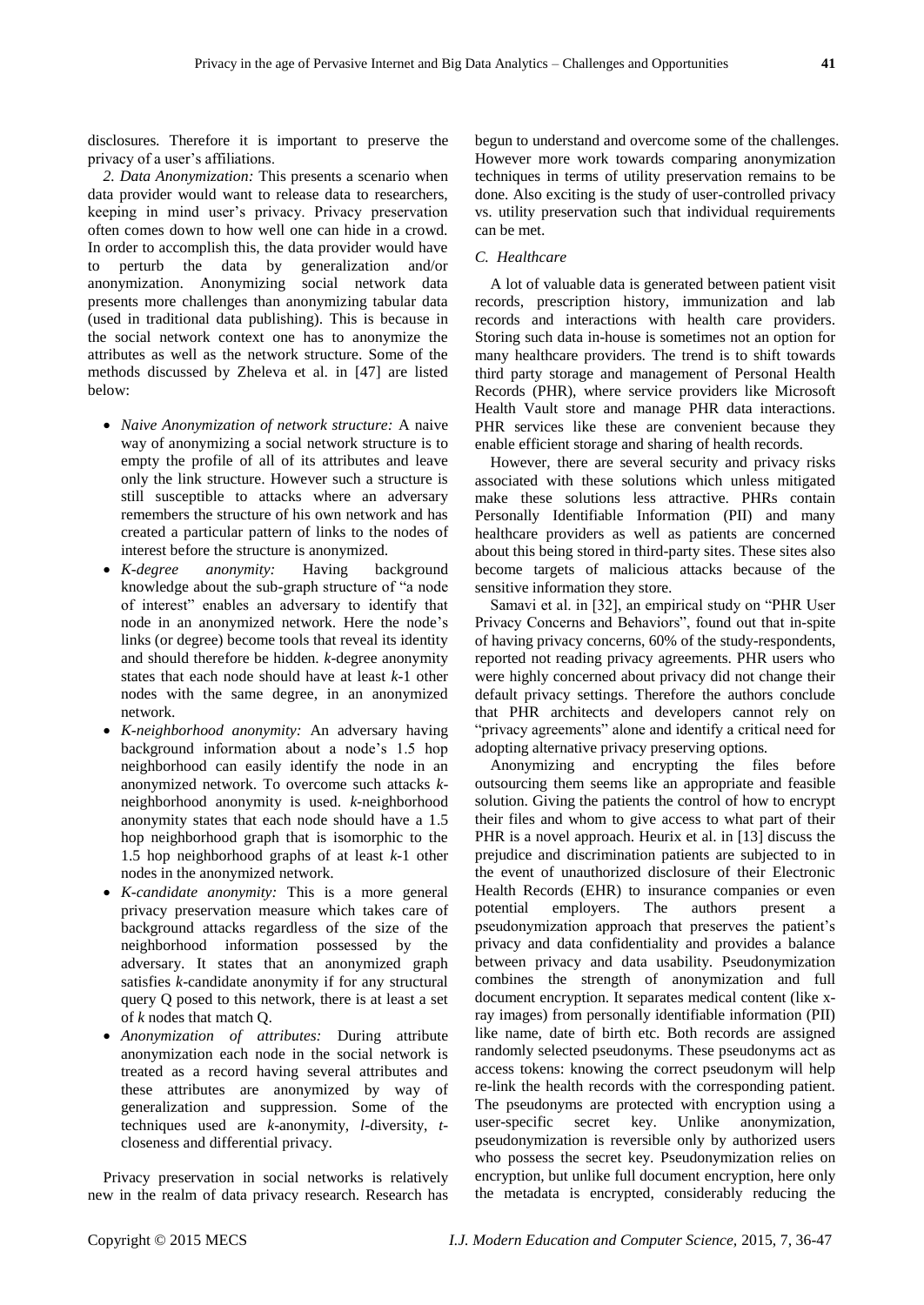cryptography overhead.

Ming Li et al. [19] propose a patient centric Attribute Based Encryption (ABE) framework, for sharing PHR in cloud environments, under multi-owner settings. The framework lets patients the right to grant and revoke access to their PHR files. In order to address scalable key management, the authorized users are divided into two domains - Public (hospitals, doctors, pharmacists, researchers) and Personal (friends and family).

The public domain will have multiple Attribute Authorities (AAs) like Hospitals, Pharmacies, Insurance Companies etc. Readers from each domain get their secret keys (role based attributes), from their respective domain AAs. For example, a doctor in the hospital domain will obtain his secret key from the Hospital AA. This secret key is based on the doctor's role, and may look like "hospital H1, surgeon, M.D., cardiology". Here Multi Authority ABE (MA-ABE) is used to encrypt data. In the personal domain, PHR owner defines a set of data attributes like "personal information", "medical history", "allergies", "prescription" etc. A user in the personal domain can send a message to the PHR owner and request access to a set of attributes.

The PHR owner then grants the requester access to a subset of data attributes. Here Key Policy ABE (KP-ABE) is used to encrypt data. PHR owners' files are encrypted with both fine-grained (personal domain) and role-based (public domain) access policy. Once encrypted only authorized users with the required attribute based access can decrypt these files.

While this is a novel approach to give user's control of who they share their health data with, it is not clear how well this fares when the number of PHR users grows in the public and the personal domain. It is yet to be seen if the solution scales efficiently.

#### *D. Context Aware Mobility*

As per the 2014 Global Internet Report released by the Internet Society [34], number of internet users over mobile broadband exceeded fixed users four years ago in February 2010. With the advent of smart phones, accessing the internet over mobile devices has seen an unprecedented surge in the recent years. Mobile devices are capable of providing rich location based information because they are equipped with several sensors like camera, GPS, microphone, Wi-Fi, accelerometers, gyroscopes etc. These sensors are capable of capturing user context information such as location, temperature, motion and other entities in the vicinity. Location based and context based personalization services use this context (mainly location and time information) to provide tailor made recommendations. While this is a cool utility, it does put the mobile user's privacy at risk.

Most of the work done in privacy preservation of context aware applications focuses on location and activity inference. As indicated by Jagtap et al. in [17], the existing controls on context-aware systems are static and predetermined. On most smart phones a user is asked permission to share sensor information such as location at install time. This is not enough because context is

dynamic and in itself can determine what data should be shared. In fact users should be given the control of deciding what sensor information they would like to share, with whom and under what context. Jagtap et al [17], capture these requirements in their on-going project where they built a policy based framework that uses semantic reasoning to control the flow of information from the sensors. It uses OWL ontology to represent dynamic context aware system and a combination of OWL-DL and Jena rules to specify privacy policies. The system uses automatic generalization of context attributes (like building name instead of the exact GPS coordinates) based on user specified privacy policy.

Web Ontology Language (OWL) [25], a W3C standard, is a language for processing web information. It is written in XML and is designed to be interpreted by computers. OWL-DL [25] is a sub language of OWL and supports those users who want the maximum expressiveness without losing computational completeness (all entailments are guaranteed to be computed) and decidability (all computations will finish in finite time) of reasoning systems. OWL DL was designed to support the existing Description Logic business segment and has desirable computational properties for reasoning systems. Jena [24] is an API in the Java programming language, for the creation and manipulation of RDF graphs. Jena was developed to satisfy two goals: to provide an API that was easier for the programmer to use than alternative implementations and to be conformant to the RDF specifications. Resource Description Framework (RDF) is a W3C standard for describing web content. RDF describes a web resource with its title, author, copyright information and its contents.

Cornelius et al. in [5] proposed AnonySense, a privacy aware architecture, in which sensor data is anonymized before sharing it. Context Privacy Services (CoPS) [31] puts user in control of when, how and with whom a user's context will be shared but it does not cater to contextdependent privacy policies.

While solutions in context-aware privacy preservation aim to achieve user controlled context sharing, the scalability, performance and utility of these solutions needs to be established and is the focus of future research.

#### *E. Wearable Technology*

Wearable technology or wearable devices refer to small electronic computers that are incorporated into clothing or accessories and are worn on the body [18]. Wearable technology is often more sophisticated than hand held computers in terms of bio-feedback and real-time communication capability. Examples of such technology includes and is not limited to glasses, watches, on-body life logging cameras, hearing aids, heart-rate monitors, vital sign recorders and smart fabric. Some of the more invasive wearable technology includes devices that are implanted inside a human body. As discussed by Davenport in [6], wearable and portable Haemodialysis devices are now under clinical trial. With advancement in nanotechnology, electronics and miniaturization, research is also underway to develop implantable Haemodialysis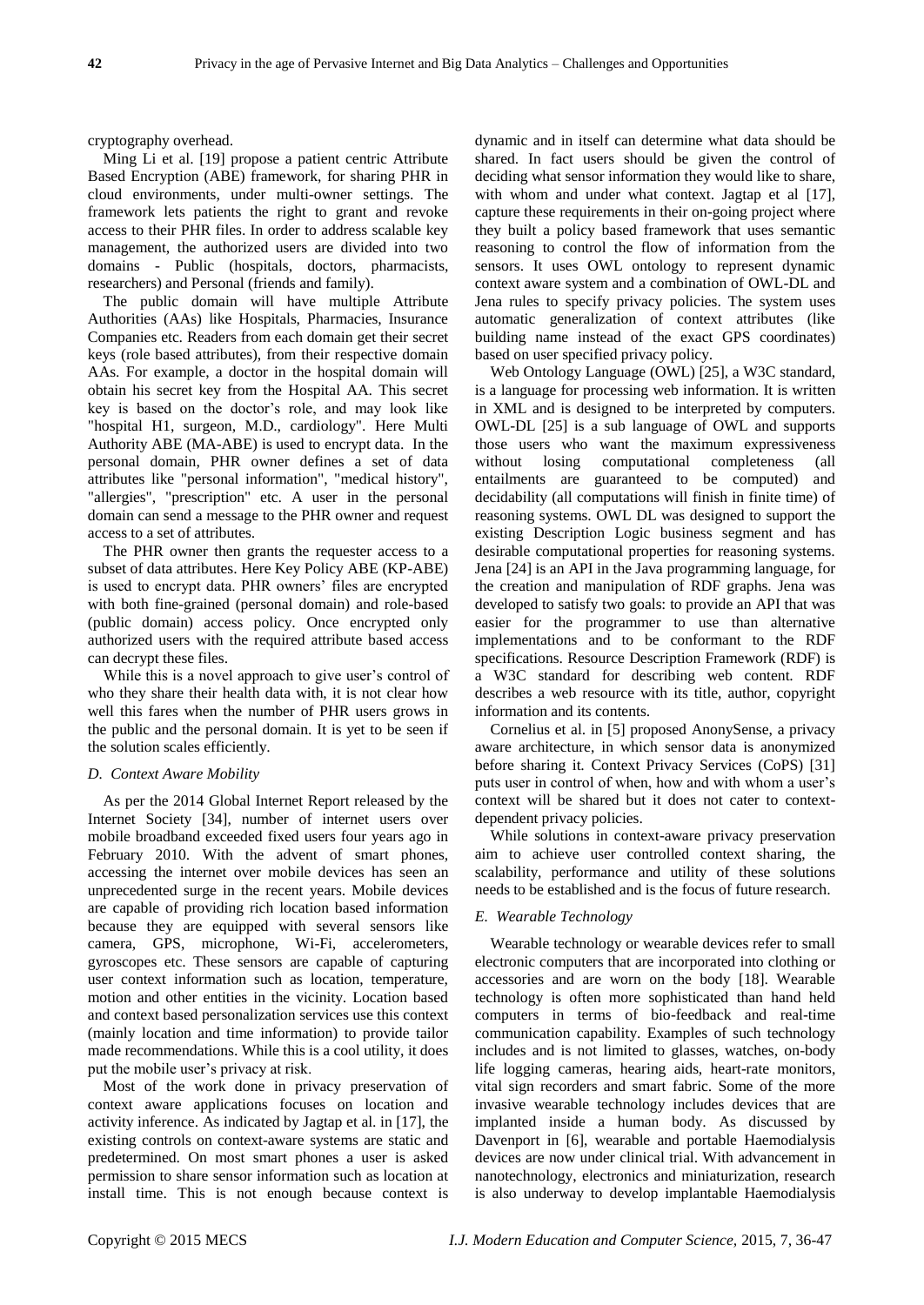devices which may revolutionize the treatment and quality of life for patients with end-stage kidney disease. Add to this the research at Google X to manufacture an implantable technology for early cancer detection [43], where users will ingest a pill that releases nano particles and attaches itself to body cells and proteins, which subsequently reports health information to a wearable device. With this research Google is trying to change medicine from reactive and transactional to proactive and preventative.

Life loggers include on-body passive cameras and microphones, which could essentially be "always on" and have the ability to act as long-term archiving devices and memory aids. Some examples of logging devices are the Narrative Clip<sup>3</sup>, Autographer<sup>4</sup>, Google Glass [35] and Microsoft's SenseCam [30], which are now affordable and available for public use. The Narrative Clip is a small wearable camera that includes location sensing. It is 1.42 x 1.42 x .35 inches and weighs approximately 0.7 ounces. The battery life of one charge of the Narrative Clip is around 24-30 hours, enough for two days of use before you need to recharge the Clip. This is for the default setting of one photo every 30 seconds. The clip costs anywhere from \$229 to \$279 and can be bought off getnarrative.com [44]. The Autographer is slightly larger than the narrative clip in form and has an in-built GPS sensor. It costs about \$399 and can be bought via autographer.com [44]. Google Glasses look like a pair of eyeglasses, but the lenses of the glasses are an interactive, smart phone-like display, with natural language voice command support as well as Blue-tooth and Wi-Fi connectivity. Google Glass is powered by the Android mobile operating system and compatibility with both Android-powered mobile devices and Apple iOS-powered devices is expected. One can become an explorer and buy glass by visiting one of the "Glass Base Camps" in the United States. Glass was sold for about \$1500 in 2013[35]. Microsoft's SenseCam (now available to buy as Vicon Revue), has been extensively used in retrospective memory assistance. SenseCam is a wearable camera that takes photos automatically [30].

As noted by Wolf et al. in [44], the reasons for using such devices are manifold: to provide healthcare assistance (in the form of personal memory aids or introspection), or simply to record memorable events (such as a holiday trip or a birthday). Hodges et al. in [14] discuss the use of Microsoft's SenseCam as a retrospective memory aid in a 12-month clinical trial with a patient suffering from Amnesia. Their results indicate periodic review of images captured by SenseCam significantly improved the recall rate by the patient which was previously impossible. Vallurupalli et al. in [41] discussed the feasibility of using Google Glass to explore different scenarios in cardiovascular fellowship, where fellows can better their education by getting real-time and appropriate supervision by experienced faculty. The mock trainee wore a Google Glass and the live video stream from Glass was fed via Blue tooth or Wi-Fi to a smart

device for the supervisor to view and advice. Through this study it was concluded that wearable technology can enhance medical education once available widely.

While one cannot dispute the positive impact wearable technology has had in the medical domain, issues related to privacy continue to surface, especially with respect to who has access to the data collected by these devices and how it is communicated among various data recipients. Wearable camera devices also capture tons of images, many of which may put the participant's as well as a bystander's privacy at risk. To address ethical and privacy issues with the use of wearable cameras in health care and research, Kelly et al. in [3], attempt to formalize protection for all under best ethical practices by developing an ethical framework.

However, majority of privacy concerns with wearable technology, are in its non medical use, especially with the "life logging" function and the long term archiving facility that it brings with it. Intille et al. in [16] depicted several scenarios where the use of wearable technology can intrude the wearer's as well as a bystander's privacy and discussed how social expectations as well as privacy laws need to change, to prevent privacy erosion, as the use of wearable technology becomes pervasive in our society.

Significant research is underway to address privacy issues with wearable devices. Yus et al. developed FaceBlock [46], as a solution to preserve privacy of users in the scenario where eye wear devices are raising privacy concerns among the general public. FaceBlock allows users to state their policy about being photographed (allow vs. disallow pictures) by other people. FaceBlock generates an Eigen face, a mathematical representation or a face identifier, using a picture of a user's face. Whenever a Glass user is in the vicinity of the user, FaceBlock forms an adhoc connection with it and sends the face identifier along with the policy. In order to enforce the policy, the FaceBlock application running on Google Glass uses the face identifier to detect if the user who shared the policy is part of the pictures taken by the device. It then selectively obscures the face of all the people who have sent such a policy to the device.

Pappachan et al. in [28], describe a context-aware privacy model (represented using OWL[25] ontologies and SWRL[15] rules), that helps FaceBlock to generate Privacy-Aware pictures depending on the context and privacy needs of a user instead of the all-or-nothing model of the original FaceBlock. Web Ontology Language (OWL), a W3C standard, is a language for processing web information. It is written in XML and is designed to be interpreted by computers. Semantic Web Rule Language (SWRL) includes a high-level abstract syntax for Hornlike rules and logic. Pappachan et al. in [28] model a user's context (identity, activity, location and time), in an ontology and encode a users privacy policy as a SWRL rule.

Templeman et al. introduce PlaceAvoider [38], a technique for owners of a wearable camera to blacklist sensitive places (bathrooms, bedrooms etc.) that they want to exclude from their life logging images. With PlaceAvoider, wearers submit pictures of sensitive places

<sup>1</sup> 3 getnarrative.com<br>4 autographer.com

autographer.com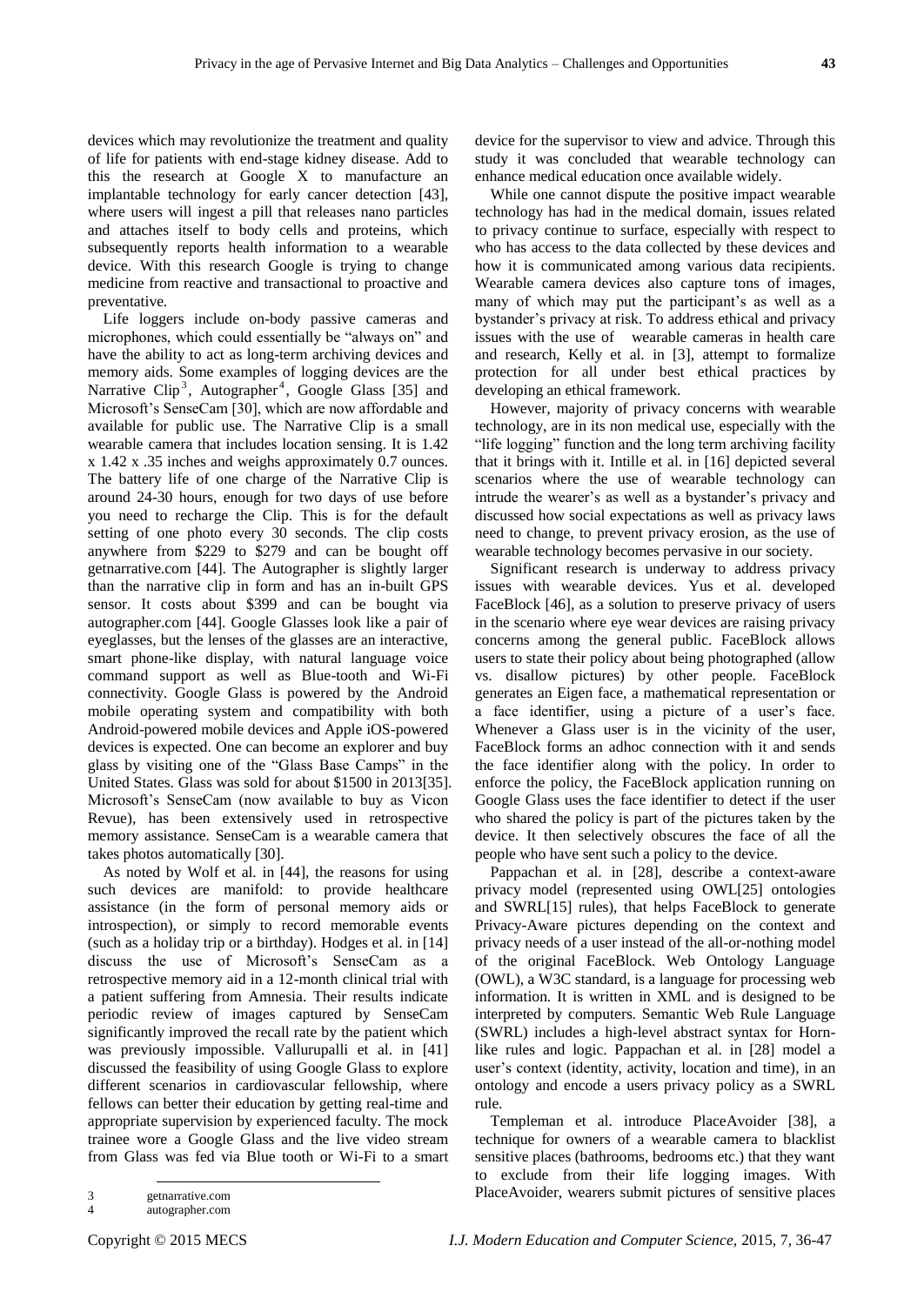and the system builds visual models of rooms that should not be captured. PlaceAvoider later on recognizes the images taken in these areas and flags them for further user review helping the owner to either discard or blur such images.

Use of First Person Point of View (FPPOV) imagery (via wearable cameras) in behavioral research is on the rise. Thomaz et al. in [40], address the privacy concerns of FPPOV imagery by providing a formulation around such images to classify them as "images that might pose a privacy concern" vs. "images which contain salient information with respect to a particular behavioral research task". The formulation centers on a 2 x 2, Privacy-Saliency matrix, which helps take next steps of either discarding images with privacy concern altogether or retaining the images after blurring the areas with privacy concern. The authors also combine sensor data such as geo locations and data streams collected from mobile phone accelerometers to assist location and motion filtering techniques to address privacy concerns in FPPOV imagery.

### *F. Internet of Things*

With the advent of Radio Frequency Identification (RFID) technology, which enables objects with unique identifiers to transmit data and communicate with other objects on a real-time basis, the internet of things has become a reality. As noted by Charu et al. in [1], the number of interconnected devices outran the number of humans on this planet as of 2008. Real-time communication between these interconnected devices generates enormous amount of data whose collection and processing is a challenge. This challenge is surmounted by the use of big data analytics. However, such data presents several privacy risks because it often contains identifiable and sensitive information. As indicated by Charu et al. in [1], there are privacy risks during data collection, data transmission and data mining.

RFIDs can be tracked and if these RFIDs are on a person, the Electronic Product Code (EPC) emitted by the device becomes a unique identifier of that person. This data collection process poses risk of exposing the whereabouts of the individual. Charu et al. in [1] propose several solutions to mitigate this risk.

Protect RFID privacy by way of the kill command. The password protected kill command can be triggered by a signal at point of sale. It disables the tag and the device no longer emits EPC. Although this works for products with short life span, it may not work with smart products, which need to function throughout their life time.

Have tags that have locking and unlocking mechanism. The tags will emit EPC only during specified data collection times, when the environment is known to be secure. Security during data transmission can be handled by encrypting the EPC before transmission. However this is limited in application because the encryption only protects the contents of the tag and not the tag itself.

Embed dynamic encryption ability within the tag. The authors cite some of the cryptographic schemes with rewritable memory inside the tags. Readers can encrypt a tag and write it back to this memory (every time a tag is read and decrypted), so as to confuse an eavesdropper with different encrypted tags at different times. This solution comes at considerable cryptography cost.

Use of blocker tags which spam unauthorized readers so as to cause such readers to stall.

Mask the RFID tags with a set of pseudonyms and transmit the pseudonym instead of the EPC. This makes is difficult for malicious parties to identify the tags because the tags are associated with different pseudonyms at different times.

Charu et al. in [1], also discuss mechanisms to maintain privacy during data sharing. These techniques include aggregation and reducing the accuracy of the data by *k*anonymity, *l*-diversity, *t*-closeness and differential privacy. A novel approach would be to provide users control over what information is shared, with whom and under what context. This idea has also been addressed by Charu et al. in [1], in the context of semantic web, where apart from specifying access control, a user can control fine-tuned granularity of query responses depending upon the identity of the entity requesting the query and its context.

Location is a context-rich piece of information that is both sensitive and necessary for many IoT scenarios such as participatory sensing or location-based online services. Agir et al. in [2], discuss a general approach to preserve location privacy which is commonly tracked by location sensing devices and applications that feed the Internet of Things (IoT). They propose an adaptive location privacy protection scheme that takes into account not only the geographical but also the semantic information of urban locations, as well as user's sensitivities to obfuscate the location information that is transmitted to a service provider of Internet of Things. Their scheme also emulates a sophisticated adversary attack and thereby estimates the users expected privacy levels. In essence, the protection mechanism iteratively adjusts its obfuscation parameters until the user's sensitivity preferences are satisfied.

Gudymenko et al. in [11] suggest that mere technological solutions will not be sufficient to mitigate the privacy risks associated with the Internet of Things (IoT). They opine that privacy regulation and legal enforcement of privacy rights is vital for the management of privacy in the realm of IoT. The authors indicate that the following requirements must be considered when approaching privacy risks associated with RFID based IoT:

- *Assessment of privacy compliance of the RFID system:* via Privacy Impact Assessment (PIA) certification.
- *Ability to opt-out:* Users should be able disable communication of their RFID devices at any time.
- *Ability to permanently disable the tag:* Some tags can be remotely reactivated even after being temporarily disabled using the "kill command". Therefore mechanism should be provided to permanently disable or physically destroy the tag.
- *Marking the intelligence-enabled artefacts:* Attaching special markers to smart things to indicate their IoT activity.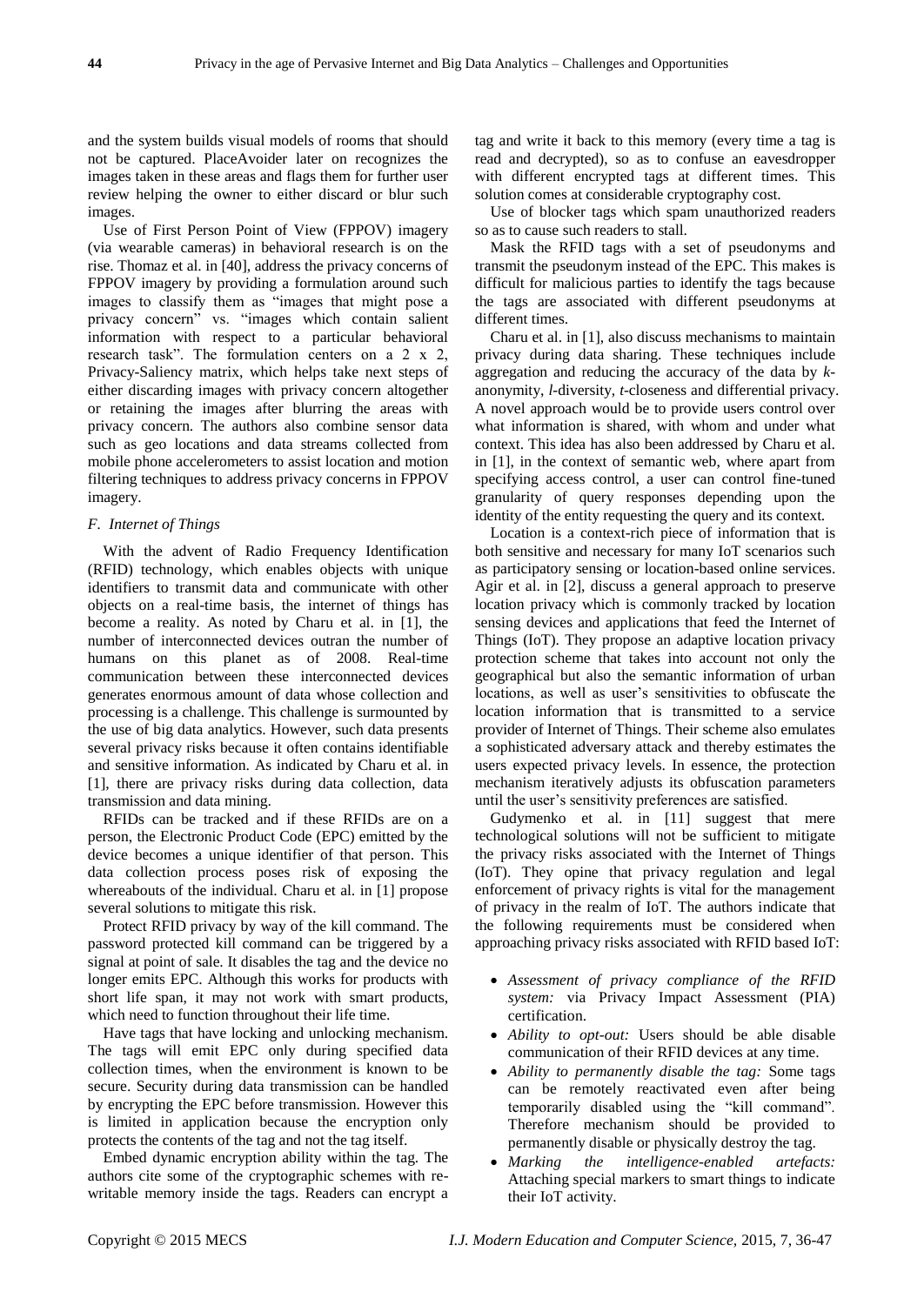- *Considering M2M Privacy:* Machine to Machine privacy and not just individual-related privacy must to be considered.
- *RFID usage restriction:* Sensitive areas (AIDS centres for example) should have prohibited or restricted use of RFID technology.

#### VI. CONCLUSION AND FUTURE WORK

This survey presents the opportunities and challenges that are associated with being "connected" in the digital world. This paper focuses on bringing out various privacy challenges that are present in all areas of internet usage including Web Search, Social Networking, Healthcare, Mobility, Wearable Technology and Internet of Things. Several widely discussed and adopted privacy preservation mechanisms are presented for each domain. Limitations of existing solutions and the scope of future work are also discussed.

One problem that is gaining continued focus is privacy preserving web search and selective personalization where the user is in control of the degree of personalization vs. privacy. We intend to tackle this problem in our future work where a user can conduct anonymous web searches by way of crowd hiding. This will be achieved by obfuscating original search queries with semantically related fake queries. Users will specify the amount of obfuscation that can be applied to their search queries in terms of the number of fake queries added and the semantic distance between the original and fake queries. Users will also be able to decide what part of their user profile they are willing to share with recommenders. They will be able to play with these settings and be provided with instant feedback on how their privacy settings affect the quality of their search results so they can make an informed decision.

#### **REFERENCES**

- [1] Charu C. Aggarwal, Naveen Ashish, and Amit Sheth. The internet of things: A survey from the data-centric perspective. In Charu C. Aggarwal, editor, Managing and Mining Sensor Data, pages 383–428. Springer US, 2013.
- [2] Berker Agir, Jean-Paul Calbimonte, and Karl Aberer. Semantic and Sensitivity Aware Location-Privacy Protection for the Internet of Things. In Privacy Online: Workshop on Society, Privacy and the Semantic Web Privon 2014, 2014.
- [3] Kelly Paul Marshall Simon J. Badland Hannah Kerr Jacqueline Oliver Melody Doherty Aiden R. Foster Charlie. An ethical framework for automated, wearable cameras in health behavior research. Elsevier, 44, November 2014.
- [4] Chris Clifton. Privacy-preserving data mining. In LING LIU and M.TAMER ÃU˝ ZSU, editors, Encyclopedia of Database Systems, pages 2147–2150. Springer US, 2009.
- [5] Cory Cornelius, Apu Kapadia, David Kotz, Dan Peebles, Minho Shin, and Nikos Triandopoulos. Anonysense: Privacy-aware people-centric sensing. In Proceedings of the 6th International Conference on Mobile Systems, Applications, and Services, MobiSys '08, pages 211–224, New York, NY, USA, 2008. ACM.
- [6] Andrew Davenport. Portable and wearable dialysis devices for the treatment of patients with end-stage kidney failure: Wishful thinking or just over the horizon? Pediatric Nephrology, pages 1–8, 2014.
- [7] Josep Domingo-Ferrer and Vicenç Torra. A critique of kanonymity and some of its enhancements. In Proceedings of the 2008 Third International Conference on Availability, Reliability and Security, ARES '08, pages 990–993, Washington, DC, USA, 2008. IEEE Computer Society.
- [8] Charles Duhigg. How companies learn your secrets, N.Y. TIMES MAGAZINE, Feb 2012.
- [9] Cynthia Dwork. Differential privacy. In Michele Bugliesi, Bart Preneel, Vladimiro Sassone, and Ingo Wegener, editors, Automata, Languages and Programming, volume 4052 of Lecture Notes in Computer Science, pages 1–12. Springer Berlin Heidelberg, 2006.
- [10] José Luis Fernández-Alemán, Inmaculada Carrión Señor, Pedro Ángel Oliver Lozoya, and Ambrosio Toval. Security and privacy in electronic health records: A systematic literature review. Journal of biomedical informatics, 46(3):541–562, 2013.
- [11] Ivan Gudymenko, Katrin Borcea-Pfitzmann, and Katja Tietze. Privacy implications of the internet of things. In Constructing Ambient Intelligence, pages 280–286. Springer, 2012.
- [12] Omar Hasan, Benjamin Habegger, Lionel Brunie, Nadia Bennani, and Ernesto Damiani. A discussion of privacy challenges in user profiling with big data techniques: The eexcess use case. In Proceedings of the 2013 IEEE International Congress on Big Data, BIGDATACONGRESS '13, pages 25–30, Washington, DC, USA, 2013. IEEE Computer Society.
- [13] Johannes Heurix and Thomas Neubauer. Privacypreserving storage and access of medical data through pseudonymization and encryption. In Trust, Privacy and Security in Digital Business, pages 186–197. Springer, 2011. 10
- [14] Steve Hodges, Lyndsay Williams, Emma Berry, Shahram Izadi, James Srinivasan, Alex Butler, Gavin Smyth, Narinder Kapur, and Ken Wood. Sensecam: A retrospective memory aid. In Paul Dourish and Adrian Friday, editors, UbiComp 2006: Ubiquitous Computing, volume 4206 of Lecture Notes in Computer Science, pages 177–193. Springer Berlin Heidelberg, 2006.
- [15] Ian Horrocks, Peter F Patel-Schneider, Harold Boley, Said Tabet, Benjamin Grosof, Mike Dean, et al. Swrl: A semantic web rule language combining owl and ruleml. W3C Member submission, 21:79, 2004.
- [16] A.M. Intille and S. S. Intille. New challenges for privacy law: Wearable computers that create electronic digital diaries. Massachusetts Institute of Technology, Cambridge, MA, MIT Dept. of Architecture House Project Technical Report, 2003.
- [17] P. Jagtap, A. Joshi, T. Finin, and L. Zavala. Preserving privacy in context-aware systems. In Semantic Computing (ICSC), 2011 Fifth IEEE International Conference on, pages 149–153, Sept 2011.
- [18] Tehrani Kiana and Andrew Michael. Wearable technology and wearable devices: Everything you need to know. Wearable Devices Magazine, WearableDevices.com, March 2014.
- [19] Ming Li, Shucheng Yu, Yao Zheng, Kui Ren, and Wenjing Lou. Scalable and secure sharing of personal health records in cloud computing using attribute-based encryption. Parallel and Distributed Systems, IEEE Transactions on, 24(1):131–143, Jan 2013.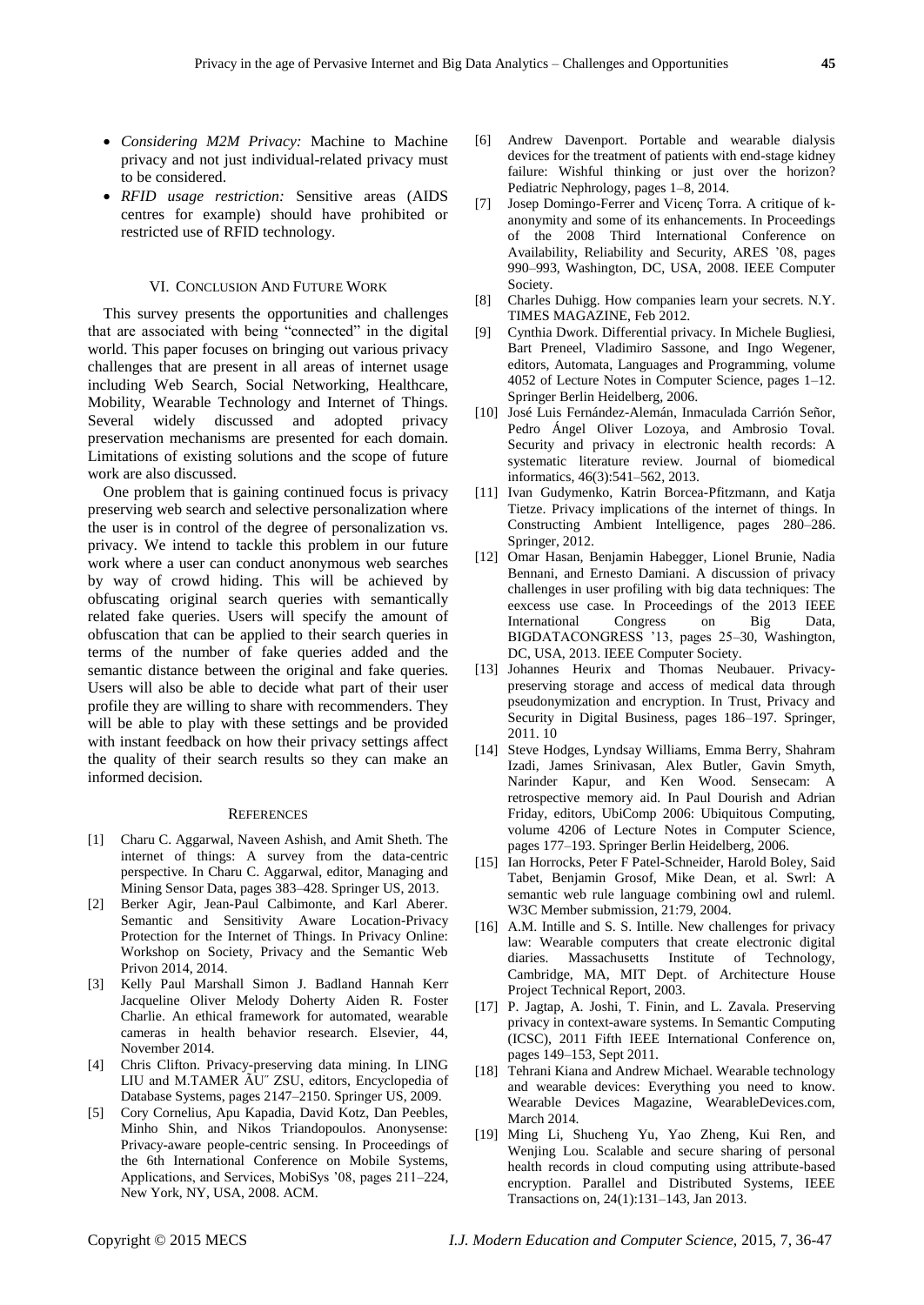- [20] Ninghui Li, Tiancheng Li, and S. Venkatasubramanian. Tcloseness: Privacy beyond k-anonymity and l-diversity. In Data Engineering, 2007. ICDE 2007. IEEE 23rd International Conference on, pages 106–115, April 2007.
- [21] Ashwin Machanavajjhala, Daniel Kifer, Johannes Gehrke, and Muthuramakrishnan Venkitasubramaniam. Ldiversity: Privacy beyond kanonymity. ACM Trans. Knowl. Discov. Data, 1(1), March 2007.
- [22] Mary Madden. Public perceptions of privacy and security in the post snowden era. Pew Research Center, November 2014.
- [23] Paul Martini. A secure approach to wearable technology. Network Security, 2014(10):15–17, 2014.
- [24] Brian McBride. Jena: Implementing the rdf model and syntax specification. In SemWeb, 2001.
- [25] Deborah L McGuinness, Frank Van Harmelen, et al. Owl web ontology language overview. W3C recommendation, 10(10):2004, 2004.
- [26] Jakub Mikians, László Gyarmati, Vijay Erramilli, and Nikolaos Laoutaris. Detecting price and search discrimination on the internet. In Proceedings of the 11th ACM Workshop on Hot Topics in Networks, HotNets-XI, pages 79–84, New York, NY, USA, 2012. ACM.
- [27] Arvind Narayanan and Vitaly Shmatikov. Robust deanonymization of large sparse datasets. In Proceedings of the 2008 IEEE Symposium on Security and Privacy, SP '08, pages 111–125, Washington, DC, USA, 2008. IEEE Computer Society.
- [28] Primal Pappachan, Roberto Yus, Prajit Kumar Das, Tim Finin, Eduardo Mena, and Anupam Joshi. A Semantic Context-Aware Privacy Model for FaceBlock. In Second International Workshop on Society, Privacy and the Semantic Web - Policy and Technology (PrivOn 2014), Riva del Garda (Italy), October 2014.
- [29] Facebook Investor Relations. Facebook reports second quarter 2014 results. Facebook.
- [30] Microsoft Research. Sensecam. Web.
- [31] Vagner Sacramento, Markus Endler, and Fernando Ney Nascimento. A privacy service for context-aware mobile computing. In Proceedings of the First International Conference on Security and Privacy for Emerging Areas in Communications Networks, SECURECOMM '05, pages 182– 193, Washington, DC, USA, 2005. IEEE Computer Society.
- [32] Reza Samavi, Mariano P. Consens, and Mark Chignell. {PHR} user privacy concerns and behaviours. Procedia Computer Science, 37(0):517 – 524, 2014. The 5th International Conference on Emerging Ubiquitous Systems and Pervasive Networks (EUSPN-2014)/ The 4th International Conference on Current and Future Trends of Information and Communication Technologies in Healthcare (ICTH 2014)/ Affiliated Workshops.
- [33] David S åNchez, Jordi Castell íRoca, and Alexandre Viejo. Knowledge based scheme to create privacy-preserving but semantically-related queries for web search engines. Inf. Sci., 218:17–30, January 2013.
- [34] Internet Society. Global internet report 2014. Web, 2014.
- [35] Forrest Stroud. Google glass. Web.
- [36] LATANYA SWEENEY. k-anonymity: A model for protecting privacy. International Journal of Uncertainty, Fuzziness and Knowledge-Based Systems, 10(05):557– 570, 2002.
- [37] C. Task and C. Clifton. A guide to differential privacy theory in social network analysis. In Advances in Social Networks Analysis and Mining (ASONAM), 2012 IEEE/ACM International Conference on, pages 411– 417, Aug 2012.
- [38] Robert Templeman, Mohammed Korayem, David Crandall, and Apu Kapadia. Placeavoider: Steering firstperson cameras away from sensitive spaces. In Network and Distributed System Security Symposium (NDSS), 2014.
- [39] Omer Tene and Jules Polonetsky. Big data for all: Privacy and user control in the age of analytics.
- [40] Edison Thomaz, Aman Parnami, Jonathan Bidwell, Irfan Essa, and Gregory D. Abowd. Technological approaches for addressing privacy concerns when recognizing eating behaviors with wearable cameras. In Proceedings of the 2013 ACM International Joint Conference on Pervasive and Ubiquitous Computing, UbiComp '13, pages 739–748, New York, NY, USA, 2013. ACM.
- [41] S. Vallurupalli, H. Paydak, S.K. Agarwal, M. Agrawal, and C. Assad- Kottner. Wearable technology to improve education and patient outcomes in a cardiology fellowship program - a feasibility study. Health and Technology, 3(4):267–270, 2013.
- [42] A. Viejo and D. Sanchez. Providing useful and private web search by means of social network profiling. In Privacy, Security and Trust (PST), 2013 Eleventh Annual International Conference on, pages 358–361, July 2013.
- [43] Alistair Barr & Ron Winslow. Google's newest search: Cancer cells. The Wall Street Journal, October 2014.
- [44] K. Wolf, A. Schmidt, A. Bexheti, and M. Langheinrich. Lifelogging: You're wearing a camera? Pervasive Computing, IEEE, 13(3):8–12, July 2014.
- [45] Yin Yang, Zhenjie Zhang, Gerome Miklau, Marianne Winslett, and Xiaokui Xiao. Differential privacy in data publication and analysis. In Proceedings of the 2012 ACM SIGMOD International Conference on Management of Data, SIGMOD '12, pages 601-606, New York, NY, USA, 2012. ACM.
- [46] Roberto Yus, Primal Pappachan, Prajit Kumar Das, Eduardo Mena, Anupam Joshi, and Tim Finin. FaceBlock: Privacy-Aware Pictures for Google Glass. In Proceedings of the 12th Annual International Conference on Mobile Systems, Applications, and Services, MobiSys '14, page 1. ACM SIGMOBILE, June 2014.
- [47] Elena Zheleva and Lise Getoor. Privacy in social networks: A survey. In Charu C. Aggarwal, editor, Social Network Data Analytics, pages 277–306. Springer US, 2011
- [48] Weber, Rolf H. "Internet of Things–New security and privacy challenges."Computer Law & Security Review 26.1 (2010): 23-30.
- [49] Zhang, Chi, et al. "Privacy and security for online social networks: challenges and opportunities." *Network, IEEE* 24.4 (2010): 13-18.
- [50] Fung, Benjamin, et al. "Privacy-preserving data publishing: A survey of recent developments." *ACM Computing Surveys (CSUR)* 42.4 (2010): 14.
- [51] Toch, Eran, Yang Wang, and Lorrie Faith Cranor. "Personalization and privacy: a survey of privacy risks and remedies in personalization-based systems." *User Modeling and User-Adapted Interaction* 22.1-2 (2012): 203-220.